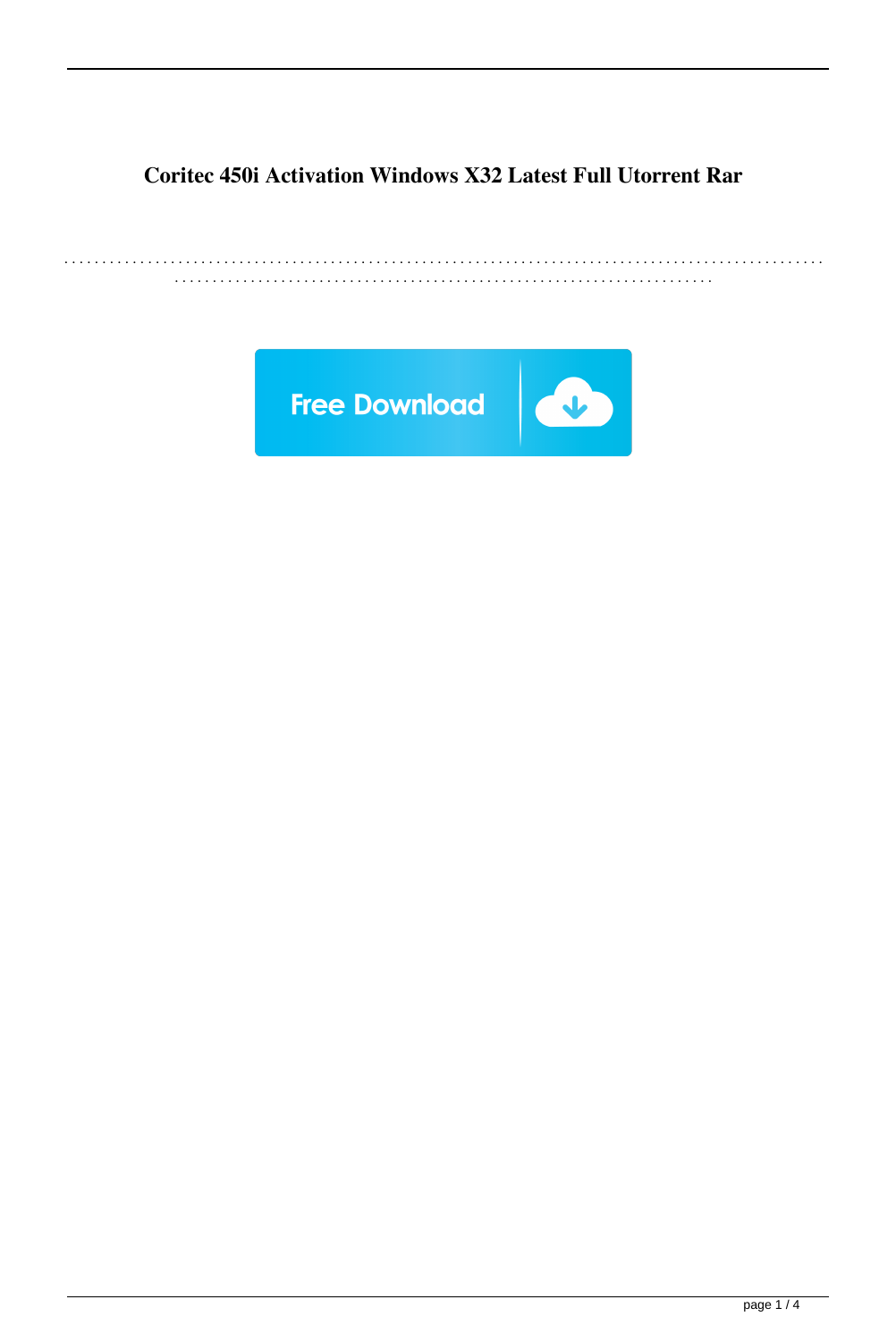(250i & 250i dry mill) Coritec 450i manual (1.5 TK bar) Coritec 450i manual (2 TK bar) CORiTEC 450i MANUAL – TABLE OF CONTENTS . AES (1.6.6): The CORiTEC 450i is a five-axis CNC milling machine manufactured by imes-icore GmbH. The machine is equipped with a 550-watt motor and a six-cylinder milling unit. The material is machined at the maximum spindle speed of 5,000 rpm. The five-axis milling machine was introduced in the spring of 2010 as an alternative to the traditional machining solutions for CNC machining. By means of the five-axis mode, the machine enables milling with larger tools, and the result is a very fast process with less workpiece and tool breakages. In addition, five-axis milling is also a solution for round and long tools. The five-axis milling machine is a new solution in the world of CNC milling machines and can be compared to the FANUC LAWS series, but the differences are significant. The five-axis milling machine is a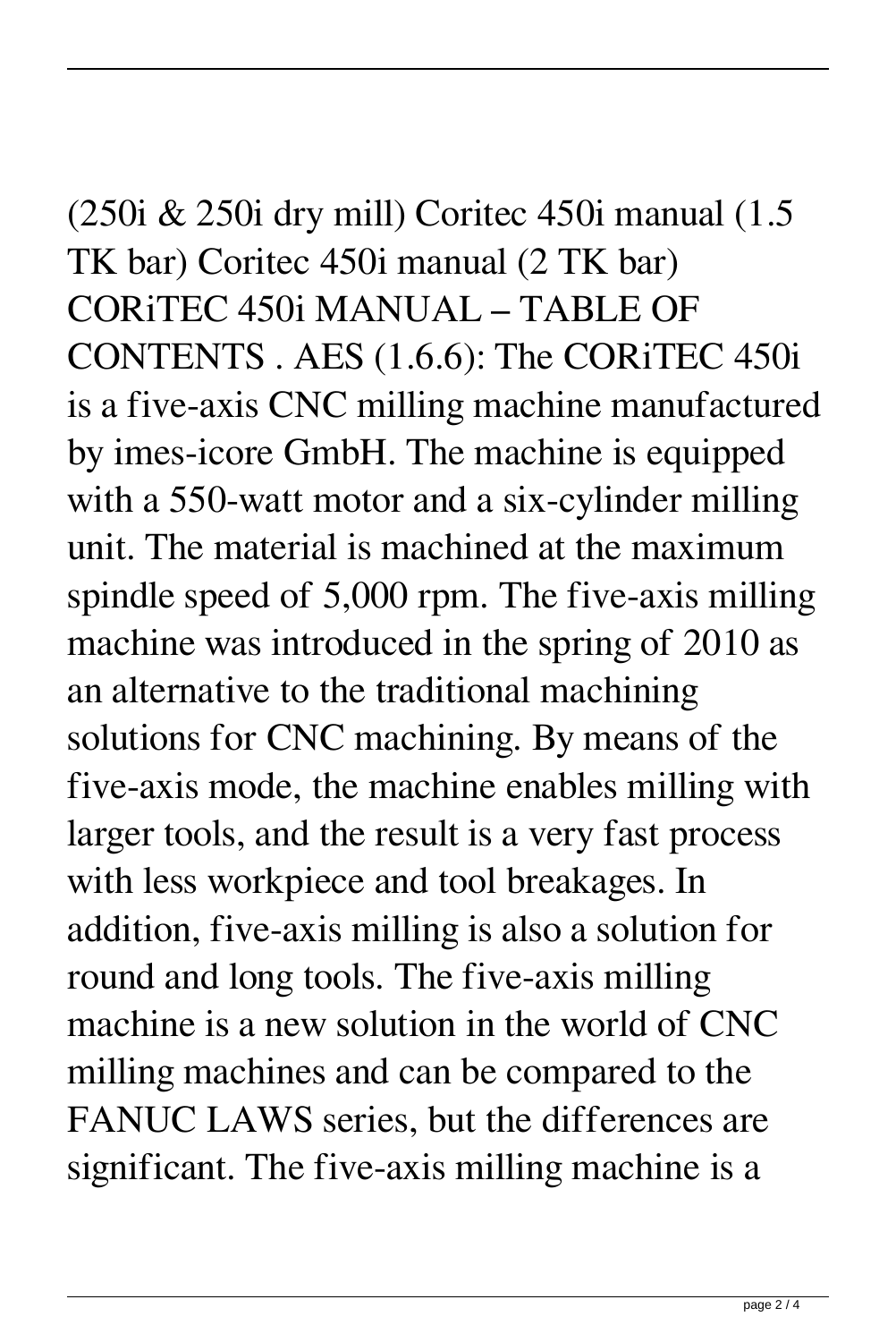## fully automatic machine. The tools are automatically loaded and automatically changed and also. After the milling job has been completed, the milling tools are automatically removed by the machine. It is a versatile machine and the workpiece and tool paths are defined by CAD/CAM. The milling process can be executed in both direct and reverse directions, and it is also possible to set the x-, y-, z-, and t-axis movement directions. The machine can be equipped with two and three guide bars. The guide bars are mechanically coupled to the spindle via singlelever plungers. The 5-axis CORiTEC milling machine provides five built-in tool memories. In addition, the machine has a standardised interface for connecting different tool changers (without the adapter). Therefore, the various adapters and tool holders used in other machining centers can be used on the 5-axis CORiTEC machine. The Coritec 450i five-axis milling machine is made of cast steel and it is delivered with a complete tool change station. The machine is equipped with a reservoir for the cutting and the coolant. The